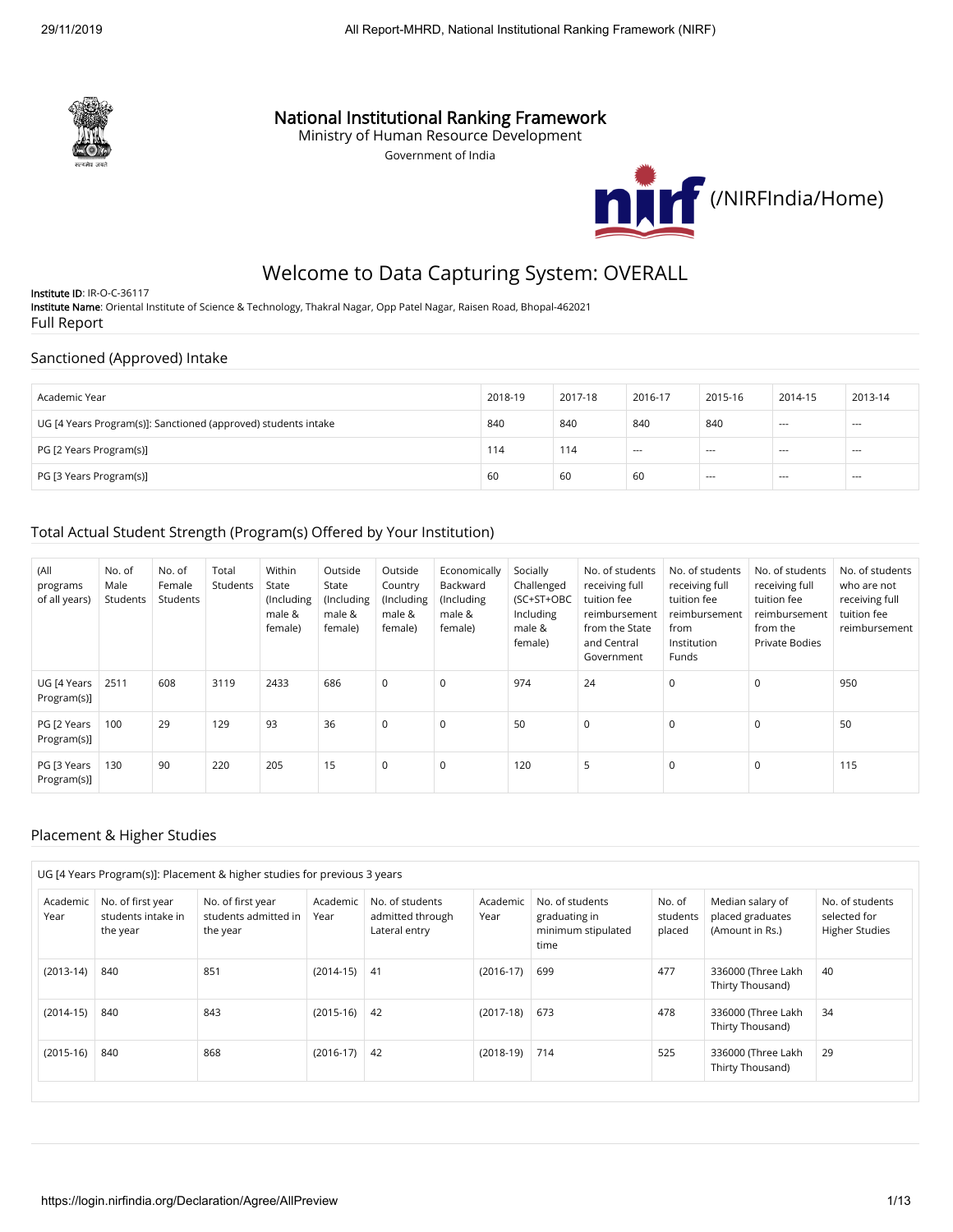| PG [2 Years Program(s)]: Placement & higher studies for previous 3 years |                                                     |                                                    |                  |                                                          |                              |                                                      |                                                |  |  |
|--------------------------------------------------------------------------|-----------------------------------------------------|----------------------------------------------------|------------------|----------------------------------------------------------|------------------------------|------------------------------------------------------|------------------------------------------------|--|--|
| Academic<br>Year                                                         | No. of first year<br>students intake in the<br>year | No. of first year students<br>admitted in the year | Academic<br>Year | No. of students graduating in<br>minimum stipulated time | No. of<br>students<br>placed | Median salary of placed<br>graduates (Amount in Rs.) | No. of students selected<br>for Higher Studies |  |  |
| $(2015-16)$                                                              | 114                                                 | 91                                                 | $(2016-17)$ 7    |                                                          | 0                            | 0 (Zero)                                             |                                                |  |  |
| $(2016-17)$                                                              | 114                                                 | 78                                                 | $(2017-18)$ 9    |                                                          | 0                            | 0 (Zero)                                             |                                                |  |  |
| $(2017-18)$                                                              | 114                                                 | 71                                                 | $(2018-19)$ 6    |                                                          | 0                            | 0 (Zero)                                             | 0                                              |  |  |

#### PG [3 Years Program(s)]: Placement & higher studies for previous 3 years

| Academic<br>Year | No. of first year<br>students intake in<br>the year | No. of first year<br>students admitted in<br>the year | Academic<br>Year | No. of students<br>admitted through<br>Lateral entry | Academic<br>Year | No. of students<br>graduating in<br>minimum stipulated<br>time | No. of<br>students<br>placed | Median salary of<br>placed graduates<br>(Amount in Rs.) | No. of students<br>selected for<br><b>Higher Studies</b> |
|------------------|-----------------------------------------------------|-------------------------------------------------------|------------------|------------------------------------------------------|------------------|----------------------------------------------------------------|------------------------------|---------------------------------------------------------|----------------------------------------------------------|
| $(2014-15)$      | 60                                                  |                                                       | $(2015-16)$      | 69                                                   | $(2016-17)$      | 54                                                             | 6                            | 336000 (Three Lakh<br>Thirty Six Thousand)              | $\overline{0}$                                           |
| $(2015-16)$      | 60                                                  |                                                       | $(2016-17)$      | 94                                                   | $(2017-18)$      | 96                                                             | 8                            | 336000 (Three Lakh<br>Thirty Six Thousand)              | 0                                                        |
| $(2016-17)$      | 60                                                  |                                                       | $(2017-18)$      | 89                                                   | $(2018-19)$      | 96                                                             | 10                           | 336000 (Three Lakh<br>Thirty Six Thousand)              | $\overline{0}$                                           |

#### Ph.D Student Details

| Ph.D (Student pursuing doctoral program till 2018-19; Students admitted in the academic year 2019-20 should not be entered here.) |                       |  |         |          |  |  |  |
|-----------------------------------------------------------------------------------------------------------------------------------|-----------------------|--|---------|----------|--|--|--|
|                                                                                                                                   | <b>Total Students</b> |  |         |          |  |  |  |
| Full Time                                                                                                                         |                       |  |         |          |  |  |  |
| Part Time                                                                                                                         |                       |  |         |          |  |  |  |
|                                                                                                                                   |                       |  |         |          |  |  |  |
| No. of Ph.D students graduated (including Integrated Ph.D)                                                                        |                       |  |         |          |  |  |  |
|                                                                                                                                   | 2018-19               |  | 2017-18 | 2016-17  |  |  |  |
| Full Time<br>$\Omega$<br>$\Omega$                                                                                                 |                       |  |         |          |  |  |  |
| Part Time                                                                                                                         | $\Omega$              |  |         | $\Omega$ |  |  |  |

### Financial Resources: Utilised Amount for the Capital & Operational expenditure for previous 3 years

| Financial Year                                                                                                 | 2018-19                                                        | 2017-18                                                                   | 2016-17                                                               |
|----------------------------------------------------------------------------------------------------------------|----------------------------------------------------------------|---------------------------------------------------------------------------|-----------------------------------------------------------------------|
|                                                                                                                | Utilised Amount                                                | Utilised Amount                                                           | Utilised Amount                                                       |
| Annual Capital Expenditure on Academic Activities and Resources (excluding expenditure on buildings)           |                                                                |                                                                           |                                                                       |
| Library                                                                                                        | 512582 (Five Lakh Twelve Thousan<br>d Five Hundred Eighty Two) | 1149534 (Eleven Lakh Forty Nine T<br>housand Five Hundred Thirty Four)    | 2061619 (Twenty Lakh Sixty One T<br>housand Six Hundred Nineteen)     |
| New Equipment for Laboratories                                                                                 | 457008 (Four Lakh Fifty Seven Tho<br>usand Eight Only)         | 1919468 (Nineteen Lakh Nineteen<br>Thousand Four Hundred Sixty Eigh<br>t) | 523563 (Five Lakh Twenty Three Th<br>ousand Five Hundred Sixty Three) |
| Engineering Workshops (Equipment, tools and accessories procured for<br>workshop as per the need of curricula) | 95295 (Ninety Five Thousand Two<br>Hundred Ninety Five)        | 209907 (Two Lakh Nine Thousand<br>Nine Hundred Seven)                     | 458866 (Four Lakh Fifty Eight Thou<br>sand Eight Hundred Sixty Six)   |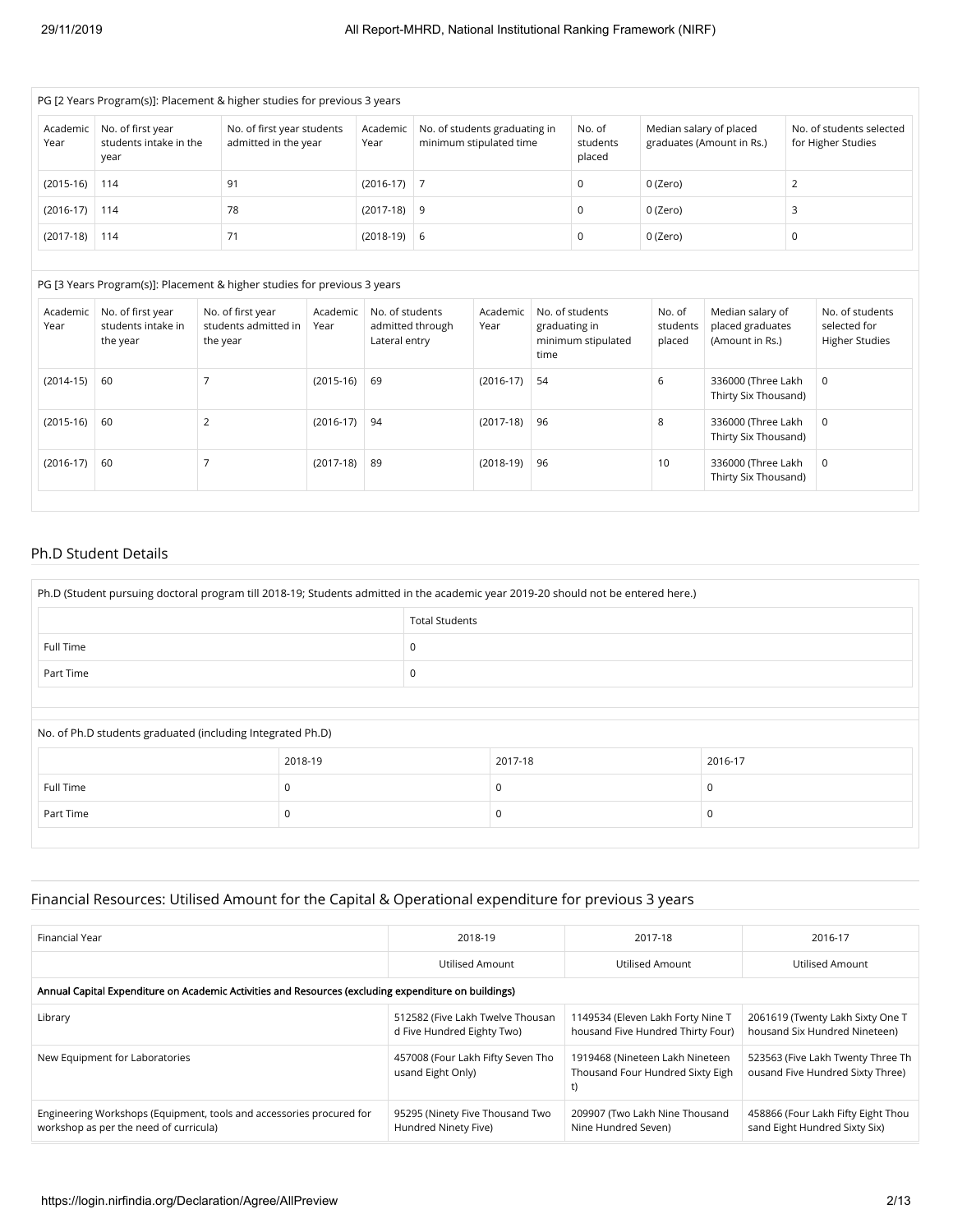| Financial Year                                                                                                                                                                                  | 2018-19                                                                                    | 2017-18                                                                                     | 2016-17                                                                           |
|-------------------------------------------------------------------------------------------------------------------------------------------------------------------------------------------------|--------------------------------------------------------------------------------------------|---------------------------------------------------------------------------------------------|-----------------------------------------------------------------------------------|
|                                                                                                                                                                                                 | Utilised Amount                                                                            | Utilised Amount                                                                             | Utilised Amount                                                                   |
| Other expenditure on creation of Capital Assets (excluding expenditure<br>on Land and Building)                                                                                                 | 2465580 (Twenty Four Lakh Sixty Fi<br>ve Thousand Five Hundred Eighty)                     | 839846 (Eight Lakh Thirty Nine Tho<br>usand Eight Hundred Forty Six)                        | 1953332 (Nineteen Lakh Fifty Thre<br>e Thousand Three Hundred Thirty<br>Two)      |
| Annual Operational Expenditure                                                                                                                                                                  |                                                                                            |                                                                                             |                                                                                   |
| Salaries (Teaching and Non Teaching staff)                                                                                                                                                      | 62567545 (Six Crore Twenty Five La<br>kh Sixty Seven Thousand Five Hun<br>dred Forty Five) | 68979304 (Six Crore Eighty Nine La<br>kh Seventy Nine Thousand Three H<br>undred Four Only) | 67018936 (Six Crore Seventy Lakh<br>Eighteen Thousand Nine Hundred<br>Thirty six) |
| Maintenance of Academic Infrastructure or consumables and other<br>running expenditures (excluding maintenance of hostels and allied<br>services, rent of the building, depreciation cost, etc) | 21113654 (Two Crore Eleven Lakh<br>Thirteen Thousand Six Hundred Fif<br>ty Four)           | 19538656 (One Crore Ninety Five L<br>akh Thirty)                                            | 18200350 (One Crore Eighty Two L<br>akh Three Hundred Fifty Only)                 |
| Seminars / Conferences / Workshops etc.                                                                                                                                                         | 1194876 (Eleven Lakh Ninety Four<br>Thousand Eight Hundred Seventy S<br>ix)                | 808964 (Eight Lakh Eight Thousand<br>Nine Hundred Sixty Four)                               | 533354 (Five Lakh Thirty Three Tho<br>usand Three Hundred Fifty Four)             |

### Accreditation

#### NBA Accreditation

1. Does your institute have a valid NBA Accreditation? YES

| Total number of programs (whose two batches have passed out) in the institution/department | f programs accredited<br>Number |
|--------------------------------------------------------------------------------------------|---------------------------------|
|                                                                                            |                                 |

| Name of the accredited program            | Valid from | Valid upto | Accreditation Status   |
|-------------------------------------------|------------|------------|------------------------|
| COMPUTER SCIENCE AND ENGINEERING          | 31-07-2019 | 30-06-2022 | Accredited for 3 years |
| ELECTRONICS AND COMMUNICATION ENGINEERING | 31-07-2019 | 30-06-2022 | Accredited for 3 years |
| MECHANICAL ENGINEERING                    | 31-07-2019 | 30-06-2022 | Accredited for 3 years |

#### NAAC Accreditation

1. Does your institute have a valid NAAC Accreditation? NO

ICAR Accreditation

1. Does your institute have a valid ICAR Accreditation?

#### Village Adoption

Have your institute adopted any village under Unnat Bharat Scheme? YES

### IPR

| Calendar year            | 2018 | 2017 | 2016 |
|--------------------------|------|------|------|
| No. of Patents Published |      |      |      |
| No. of Patents Granted   |      |      |      |

#### Sponsored Research Details

| Financial Year                  | 2018-19 | 2017-18 | 2016-17 |
|---------------------------------|---------|---------|---------|
| Total no. of Sponsored Projects |         |         | u       |
| Total no. of Funding Agencies   |         |         | u       |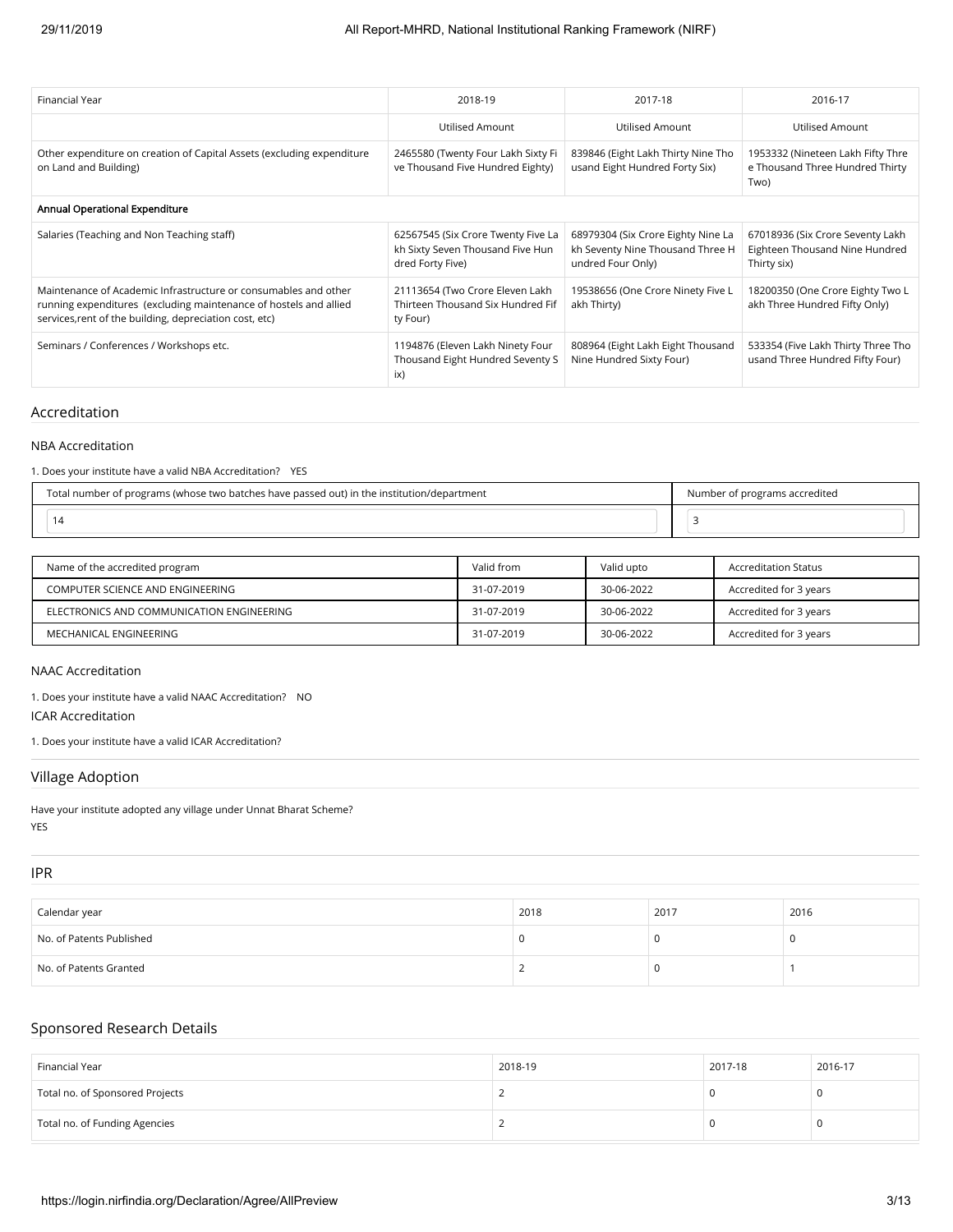| Financial Year                           | 2018-19          | 2017-18 | 2016-17 |
|------------------------------------------|------------------|---------|---------|
| Total Amount Received (Amount in Rupees) | 70000            |         |         |
| Amount Received in Words                 | Seventy Thousand | Zero    | Zero    |

### Consultancy Project Details

| Financial Year                           | 2018-19               | 2017-18                       | 2016-17 |
|------------------------------------------|-----------------------|-------------------------------|---------|
| Total no. of Consultancy Projects        |                       |                               | u       |
| Total no. of Client Organizations        |                       |                               | u       |
| Total Amount Received (Amount in Rupees) | 210000                | 168000                        | u       |
| Amount Received in Words                 | Two Lakh Ten Thousand | One Lakh Sixty Eight Thousand | Zero    |

### Executive Development Programs/Management Development Programs

| Financial Year                              | 2018-19 | 2017-18 | 2016-17 |
|---------------------------------------------|---------|---------|---------|
| Total no. of Executive Development Programs |         | υ       |         |
| Total no. of Participants                   |         |         |         |
| Total Annual Earnings (Amount in Rupees)    |         | υ       | U       |
| Total Annual Earnings in Words              | Zero    | Zero    | Zero    |

### PCS Facilities: Facilities of physically challenged students

| 1. Do your institution buildings have Lifts/Ramps?                                                                                                        | Yes, more than 80% of the<br>buildings |
|-----------------------------------------------------------------------------------------------------------------------------------------------------------|----------------------------------------|
| 2. Do your institution have provision for walking aids, includingwheelchairs and transportation from one building to another for handicapped<br>students? | Yes                                    |
| 3. Do your institution buildings have specially designed toilets for handicapped students?                                                                | Yes, more than 80% of the<br>buildings |

#### Awards Details

1.How many faculty member of your institution have received highly reputed national/international awards/recognition from central government agencies in the previous academic year (2018-19).

1

| S.No. | Name of<br>the<br>Faculty         | Name of<br>the<br>Award               | Name of the Central government<br>agency/international agencies from where<br>award has been received | Address of the<br>Agency giving<br>award  | Contact Email ID<br>of the Agency | Year of<br>receiving<br>award | Email ID of the faculty | Contact no.<br>of the<br>faculty | Is it<br>Fellowship?<br>(Yes/No) |
|-------|-----------------------------------|---------------------------------------|-------------------------------------------------------------------------------------------------------|-------------------------------------------|-----------------------------------|-------------------------------|-------------------------|----------------------------------|----------------------------------|
|       | Dr Shyam<br>Kumar<br><b>Birla</b> | <b>IIM</b><br>Binani<br>Gold<br>Medal | Indian Institute of Metals                                                                            | Indian Institute<br>of Metals.<br>Kolkata | $murty@iitm.ac.in$ 2018           |                               | shyam.rgtu@gmail.com    | 7974565748                       | No                               |

2.How many students of your institution have won international awards in the previous academic year (2018-19). 1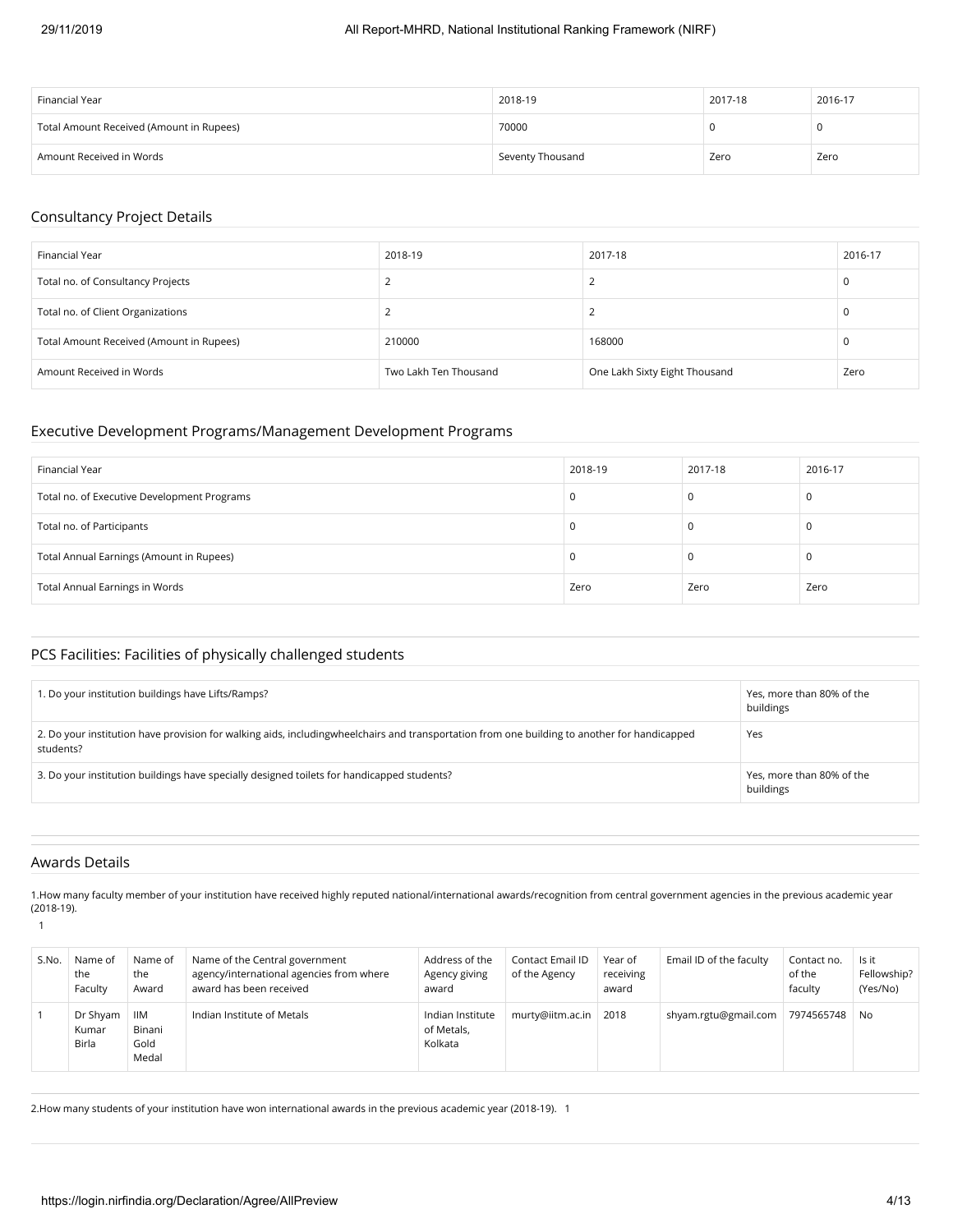| S.No. | Name of the<br>Student/Name of<br>the Team | Name of<br>the Award          | Name of International<br>Institution/Organisation from where the<br>award has been received | Address of the<br>Agency giving<br>award | Contact Email ID of<br>the Agency | Year of<br>receiving<br>award | Email ID of the student   | Contact no.<br>of the<br>student |
|-------|--------------------------------------------|-------------------------------|---------------------------------------------------------------------------------------------|------------------------------------------|-----------------------------------|-------------------------------|---------------------------|----------------------------------|
|       | Aradhya Seth                               | Project<br>Green<br>Challenge | Project Green Challenge                                                                     | California USA                           | judishils@gmail.com               | 2018                          | aradhyaseth2311@gmail.com | 8819084964                       |

### Faculty Details

| Srno           | Name                                  | Age | Designation            | Gender | Qualification | Experience (In<br>Months) | Is Associated<br>Last Year | Currently working with<br>institution? | Joining<br>Date     | Leaving<br>Date          | Association<br>type |
|----------------|---------------------------------------|-----|------------------------|--------|---------------|---------------------------|----------------------------|----------------------------------------|---------------------|--------------------------|---------------------|
| $\mathbf{1}$   | AARYA MOL VK                          | 26  | Assistant<br>Professor | Female | M.Tech        | 38                        | Yes                        | Yes                                    | 22-08-<br>2016      | ---                      | Regular             |
| $\overline{2}$ | <b>ABHISHEK CHOUBEY</b>               | 36  | Associate<br>Professor | Male   | M.Tech        | 144                       | Yes                        | Yes                                    | $21-09-$<br>2010    | $\overline{\phantom{a}}$ | Regular             |
| 3              | ABHISHEK MISHRA                       | 36  | Assistant<br>Professor | Male   | M.Tech        | 155                       | Yes                        | Yes                                    | $15-07-$<br>2008    | ---                      | Regular             |
| 4              | <b>ADITYA SONI</b>                    | 30  | Assistant<br>Professor | Male   | M.Tech        | 37                        | Yes                        | Yes                                    | $21 - 12 -$<br>2015 | $\overline{\phantom{a}}$ | Regular             |
| 5              | AMIT KANSKAR                          | 43  | Associate<br>Professor | Male   | M.Tech        | 264                       | Yes                        | Yes                                    | 12-03-<br>2018      | ---                      | Regular             |
| 6              | ANIL KUMAR SHAKYA                     | 42  | Assistant<br>Professor | Male   | M.Tech        | 187                       | Yes                        | Yes                                    | $08 - 01 -$<br>2018 | $\overline{\phantom{a}}$ | Regular             |
| $\overline{7}$ | ANKUR DWIVEDI                         | 37  | Assistant<br>Professor | Male   | M.Tech        | 168                       | Yes                        | No                                     | 28-07-<br>2018      | $02 - 08 -$<br>2019      | Regular             |
| 8              | ANURAG CHOUBEY                        | 27  | Assistant<br>Professor | Male   | M.Tech        | 39                        | Yes                        | Yes                                    | $01 - 01 -$<br>2019 | $\overline{\phantom{a}}$ | Regular             |
| 9              | ASHISH KUMAR SINHA                    | 32  | Assistant<br>Professor | Male   | M.Tech        | 78                        | Yes                        | Yes                                    | 27-05-<br>2013      | $\hspace{0.05cm}\ldots$  | Regular             |
| 10             | AYUSHI JAIN                           | 27  | Assistant<br>Professor | Female | M.Tech        | 38                        | Yes                        | Yes                                    | $05-02-$<br>2019    | $\overline{\phantom{a}}$ | Regular             |
| 11             | <b>BRAJESH PRATAP</b><br><b>SINGH</b> | 32  | Assistant<br>Professor | Female | M.Tech        | 87                        | Yes                        | Yes                                    | 08-04-<br>2015      | $\overline{\phantom{a}}$ | Regular             |
| 12             | DEEPIKA PANDEY                        | 38  | Assistant<br>Professor | Female | M.Tech        | 62                        | Yes                        | No                                     | $04-12-$<br>2017    | $31-07-$<br>2019         | Regular             |
| 13             | DIVYA AHUTI<br>CHATURVEDI             | 39  | Associate<br>Professor | Female | Ph.D          | 135                       | Yes                        | Yes                                    | $01 - 12 -$<br>2017 | $\overline{\phantom{a}}$ | Regular             |
| 14             | <b>GAURAV KATARE</b>                  | 32  | Assistant<br>Professor | Male   | M.Tech        | 102                       | Yes                        | No                                     | $09-01 -$<br>2017   | 29-06-<br>2019           | Regular             |
| 15             | GYANESHWAR SHIV                       | 29  | Assistant<br>Professor | Male   | M.Tech        | 37                        | Yes                        | Yes                                    | $01 - 08 -$<br>2018 | $\overline{\phantom{a}}$ | Regular             |
| 16             | HIMANSHOO VERMA                       | 25  | Assistant<br>Professor | Male   | M.Tech        | 35                        | Yes                        | Yes                                    | 23-07-<br>2018      | ---                      | Regular             |
| 17             | JOY BHATTACHARJEE                     | 43  | Assistant<br>Professor | Male   | M.Tech        | 143                       | Yes                        | Yes                                    | $18 - 12 -$<br>2017 | $\hspace{0.05cm}\ldots$  | Regular             |
| 18             | KHUSHBOO SAXENA                       | 34  | Assistant<br>Professor | Female | M.Tech        | 94                        | Yes                        | No                                     | $10-01 -$<br>2017   | $30 - 06 -$<br>2019      | Regular             |
| 19             | KRISHAN MOHAN<br>BAGHEL               | 29  | Assistant<br>Professor | Male   | M.Tech        | 53                        | Yes                        | No                                     | 05-09-<br>2016      | $30-06-$<br>2019         | Regular             |
| 20             | MAHENDRA<br>CHOUDHARY                 | 33  | Assistant<br>Professor | Male   | M.Tech        | 93                        | Yes                        | Yes                                    | $01-07-$<br>2014    | $\hspace{0.05cm}\ldots$  | Regular             |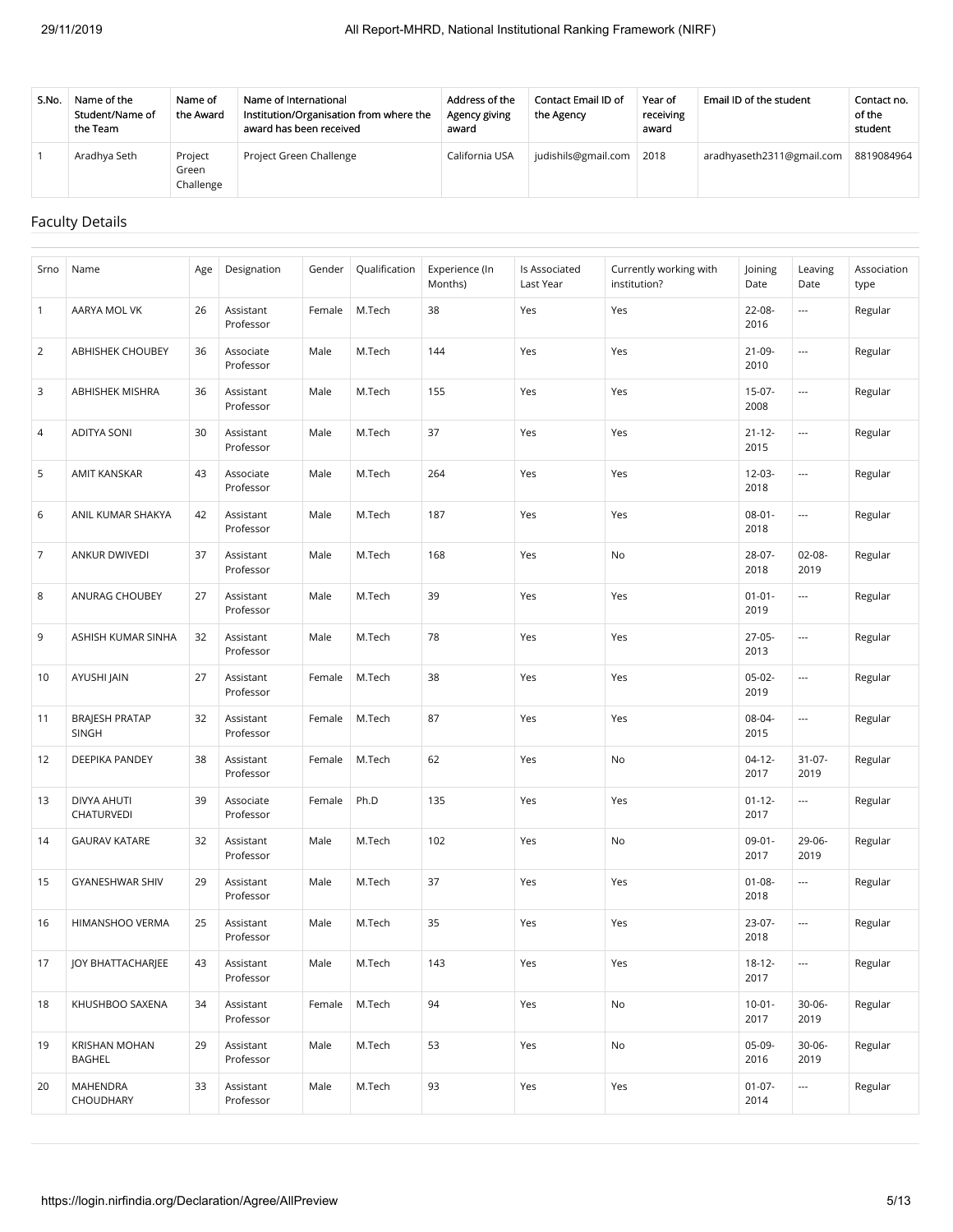| 21 | MANISH DUBEY                      | 48 | Professor              | Male   | M.Tech | 234 | Yes | Yes | 09-05-<br>2011      | $\sim$                   | Regular |
|----|-----------------------------------|----|------------------------|--------|--------|-----|-----|-----|---------------------|--------------------------|---------|
| 22 | MANOJ SHARMA                      | 54 | Assistant<br>Professor | Male   | M.Tech | 228 | Yes | Yes | 08-04-<br>2015      | $\overline{a}$           | Regular |
| 23 | MONIKA JAIN                       | 38 | Professor              | Female | Ph.D   | 167 | Yes | Yes | $16-07-$<br>2005    | $\overline{\phantom{a}}$ | Regular |
| 24 | NEERAJ KUMAR MITTAL               | 61 | Associate<br>Professor | Male   | M.Tech | 403 | Yes | Yes | 06-08-<br>2001      | ---                      | Regular |
| 25 | PANKAJ KUMAR<br>PANDEY            | 32 | Assistant<br>Professor | Male   | M.Tech | 89  | Yes | Yes | $01 - 12 -$<br>2015 | $\sim$                   | Regular |
| 26 | POONAM DWIVEDI                    | 29 | Assistant<br>Professor | Female | M.Tech | 49  | Yes | Yes | $02 - 12 -$<br>2015 | $\hspace{0.05cm} \ldots$ | Regular |
| 27 | PRADEEP KUMAR<br><b>MISHRA</b>    | 36 | Associate<br>Professor | Male   | M.Tech | 93  | Yes | Yes | $03-06-$<br>2013    | $\sim$                   | Regular |
| 28 | PRAGYA P JOSHI                    | 41 | Professor              | Female | Ph.D   | 103 | Yes | Yes | $22 - 08 -$<br>2016 | ---                      | Regular |
| 29 | PRAVESH KUSHWAHA                  | 32 | Assistant<br>Professor | Male   | M.Tech | 93  | Yes | Yes | 25-02-<br>2013      | ---                      | Regular |
| 30 | ABHAVYA TIWARI                    | 28 | Assistant<br>Professor | Female | M.Tech | 59  | Yes | Yes | $16 - 08 -$<br>2016 |                          | Regular |
| 31 | ABHISHEK JAIN                     | 33 | Assistant<br>Professor | Male   | M.Tech | 115 | Yes | Yes | 08-04-<br>2011      | $\overline{\phantom{a}}$ | Regular |
| 32 | <b>ADITI SEETHA</b>               | 27 | Assistant<br>Professor | Female | M.Tech | 33  | Yes | No  | 27-02-<br>2019      | 29-06-<br>2019           | Regular |
| 33 | AKASH GUPTA                       | 30 | Assistant<br>Professor | Male   | M.Tech | 71  | Yes | Yes | $05-12-$<br>2014    | $\overline{\phantom{a}}$ | Regular |
| 34 | ANAMIKA JOSHI                     | 32 | Assistant<br>Professor | Female | M.Tech | 81  | Yes | Yes | 17-04-<br>2017      | ---                      | Regular |
| 35 | ANJALI JAIN                       | 31 | Assistant<br>Professor | Female | M.Tech | 71  | Yes | Yes | 27-05-<br>2013      | ---                      | Regular |
| 36 | ANSHU DUBEY                       | 27 | Assistant<br>Professor | Female | M.Sc.  | 50  | Yes | Yes | 16-09-<br>2015      | ---                      | Regular |
| 37 | ARNAV MISHRA                      | 26 | Assistant<br>Professor | Male   | M.Tech | 42  | Yes | No  | 27-09-<br>2018      | $31 - 08 -$<br>2019      | Regular |
| 38 | ATUL BARVE                        | 38 | Assistant<br>Professor | Male   | M.Tech | 94  | Yes | Yes | $25 - 10 -$<br>2004 |                          | Regular |
| 39 | BHUPENDRA PANCHAL                 | 29 | Assistant<br>Professor | Male   | M.Tech | 66  | Yes | Yes | 18-07-<br>2016      | $\overline{\phantom{a}}$ | Regular |
| 40 | CHITRESH NAYAK                    | 38 | Associate<br>Professor | Male   | Ph.D   | 111 | Yes | Yes | $16 - 08 -$<br>2018 | ---                      | Regular |
| 41 | DINESH PRATAP SINGH               | 49 | Assistant<br>Professor | Male   | M.Tech | 275 | Yes | Yes | $01 - 04 -$<br>2013 | ---                      | Regular |
| 42 | FARHA HANEEF                      | 45 | Professor              | Female | Ph.D   | 195 | Yes | Yes | $26-07-$<br>2018    | ---                      | Regular |
| 43 | <b>GAURAV SAHU</b>                | 29 | Assistant<br>Professor | Male   | M.Tech | 36  | Yes | Yes | 20-02-<br>2017      |                          | Regular |
| 44 | HASNINE MAZAHARUL<br><b>MIRZA</b> | 32 | Assistant<br>Professor | Male   | M.Tech | 92  | Yes | Yes | 28-05-<br>2013      | $\overline{\phantom{a}}$ | Regular |
| 45 | JIGYASHA SHRIVASTAVA              | 28 | Assistant<br>Professor | Female | M.Tech | 52  | No  | No  | 06-08-<br>2017      | $31 - 08 -$<br>2019      | Regular |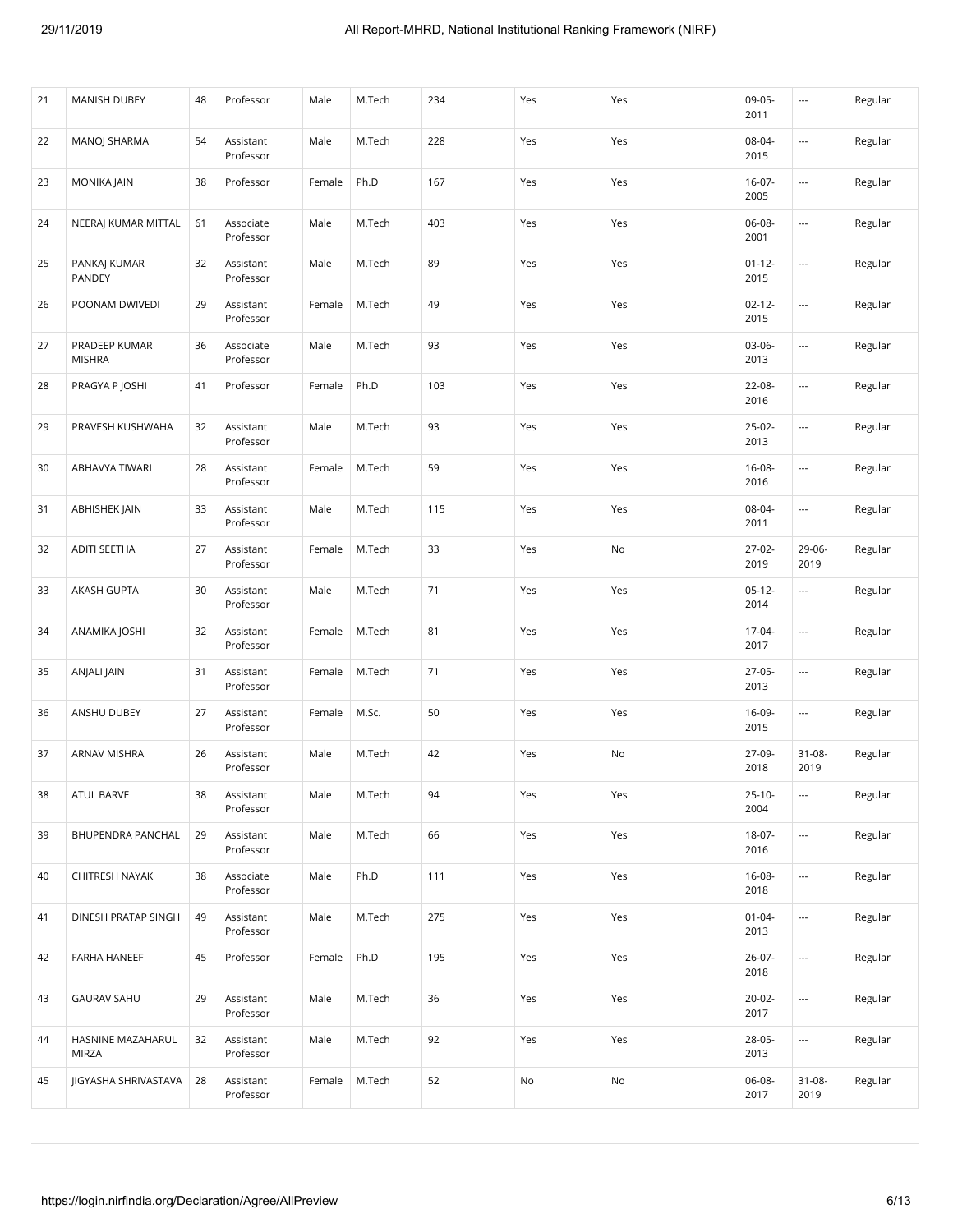| 46 | KAMAL KANT TIWARI          | 33 | Assistant<br>Professor | Male   | M.Tech     | 96  | Yes | Yes | $03-06-$<br>2013    | $\sim$              | Regular |
|----|----------------------------|----|------------------------|--------|------------|-----|-----|-----|---------------------|---------------------|---------|
| 47 | KRATI SHRIVASTAVA          | 28 | Assistant<br>Professor | Female | M.Tech     | 23  | Yes | Yes | $16 - 12 -$<br>2017 | ---                 | Regular |
| 48 | LAKSHMI SURESH             | 29 | Assistant<br>Professor | Female | M.Tech     | 47  | Yes | Yes | $15-06-$<br>2015    |                     | Regular |
| 49 | MANENDRA SINGH<br>RAJPUT   | 33 | Assistant<br>Professor | Male   | M.Tech     | 58  | Yes | No  | $03-07-$<br>2018    | 29-06-<br>2019      | Regular |
| 50 | MANJU GUPTA                | 47 | Associate<br>Professor | Female | Ph.D       | 159 | Yes | Yes | $10 - 04 -$<br>2006 | ---                 | Regular |
| 51 | <b>MEGHA BHAWSAR</b>       | 27 | Assistant<br>Professor | Female | M.Tech     | 75  | Yes | Yes | 08-04-<br>2015      | ---                 | Regular |
| 52 | NAMRAJ GARHEWAL            | 34 | Assistant<br>Professor | Male   | M.Tech     | 85  | Yes | Yes | 08-03-<br>2018      |                     | Regular |
| 53 | NIDHI VERMA                | 37 | Assistant<br>Professor | Female | M.Sc.      | 67  | Yes | No  | $26 - 02 -$<br>2015 | $31 - 05 -$<br>2019 | Regular |
| 54 | PHOOL SINGH GOUR           | 41 | Assistant<br>Professor | Male   | M.Tech     | 179 | Yes | Yes | $05 - 12 -$<br>2014 | ---                 | Regular |
| 55 | PRABHAT SHARMA             | 34 | Assistant<br>Professor | Male   | M.Tech     | 96  | Yes | Yes | $08-07-$<br>2014    | ---                 | Regular |
| 56 | PRAGATI PRIYA              | 29 | Assistant<br>Professor | Female | M.Tech     | 53  | Yes | Yes | 06-02-<br>2017      | ---                 | Regular |
| 57 | PRATEEK SINGH<br>CHOUDHARY | 25 | Assistant<br>Professor | Male   | M.Tech     | 33  | Yes | Yes | $01 - 01 -$<br>2019 | ---                 | Regular |
| 58 | PRINCY DEEPAK              | 26 | Assistant<br>Professor | Female | M.Tech     | 43  | Yes | Yes | $20-07-$<br>2016    | ---                 | Regular |
| 59 | ABHIJEET KHARE             | 28 | Assistant<br>Professor | Male   | M.Tech     | 44  | Yes | Yes | $01 - 08 -$<br>2018 | ---                 | Regular |
| 60 | ABHISHEK KUSHWAHA          | 28 | Assistant<br>Professor | Male   | M.Tech     | 55  | Yes | Yes | $01 - 08 -$<br>2017 | ---                 | Regular |
| 61 | <b>ADITYA PANDEY</b>       | 29 | Assistant<br>Professor | Male   | M.Tech     | 49  | Yes | Yes | $08-12-$<br>2014    | ---                 | Regular |
| 62 | AKHIL NEMA                 | 28 | Assistant<br>Professor | Male   | M.Tech     | 36  | Yes | Yes | 04-09-<br>2018      | ---                 | Regular |
| 63 | <b>ANIL KHARE</b>          | 63 | Assistant<br>Professor | Male   | M.Tech     | 165 | Yes | Yes | 08-06-<br>2015      | ---                 | Regular |
| 64 | ANKIT SURYAVANSHI          | 24 | Assistant<br>Professor | Male   | <b>MBA</b> | 45  | Yes | No  | $08-10-$<br>2018    | 31-08-<br>2019      | Regular |
| 65 | ANUBHA PRAJAPATI           | 29 | Assistant<br>Professor | Female | M.Tech     | 59  | Yes | Yes | $05-12-$<br>2014    | ---                 | Regular |
| 66 | ARUN KUMAR TIWARI          | 64 | Professor              | Male   | Ph.D       | 378 | Yes | No  | $07-05-$<br>2018    | $31 - 12 -$<br>2018 | Regular |
| 67 | AYUSHI ARZARE              | 29 | Assistant<br>Professor | Female | M.Tech     | 41  | Yes | Yes | $05-02-$<br>2019    | ---                 | Regular |
| 68 | <b>BINDITA SAHU</b>        | 28 | Assistant<br>Professor | Female | M.Tech     | 55  | Yes | Yes | 08-04-<br>2015      | ---                 | Regular |
| 69 | DEEPAK GARG                | 27 | Assistant<br>Professor | Female | M.Tech     | 41  | Yes | No  | $15-02-$<br>2018    | $10-07 -$<br>2019   | Regular |
| 70 | DISHANSH RAJ UPWAR         | 34 | Assistant<br>Professor | Male   | M.Sc(Phy)  | 78  | Yes | Yes | $10-06-$<br>2013    | ---                 | Regular |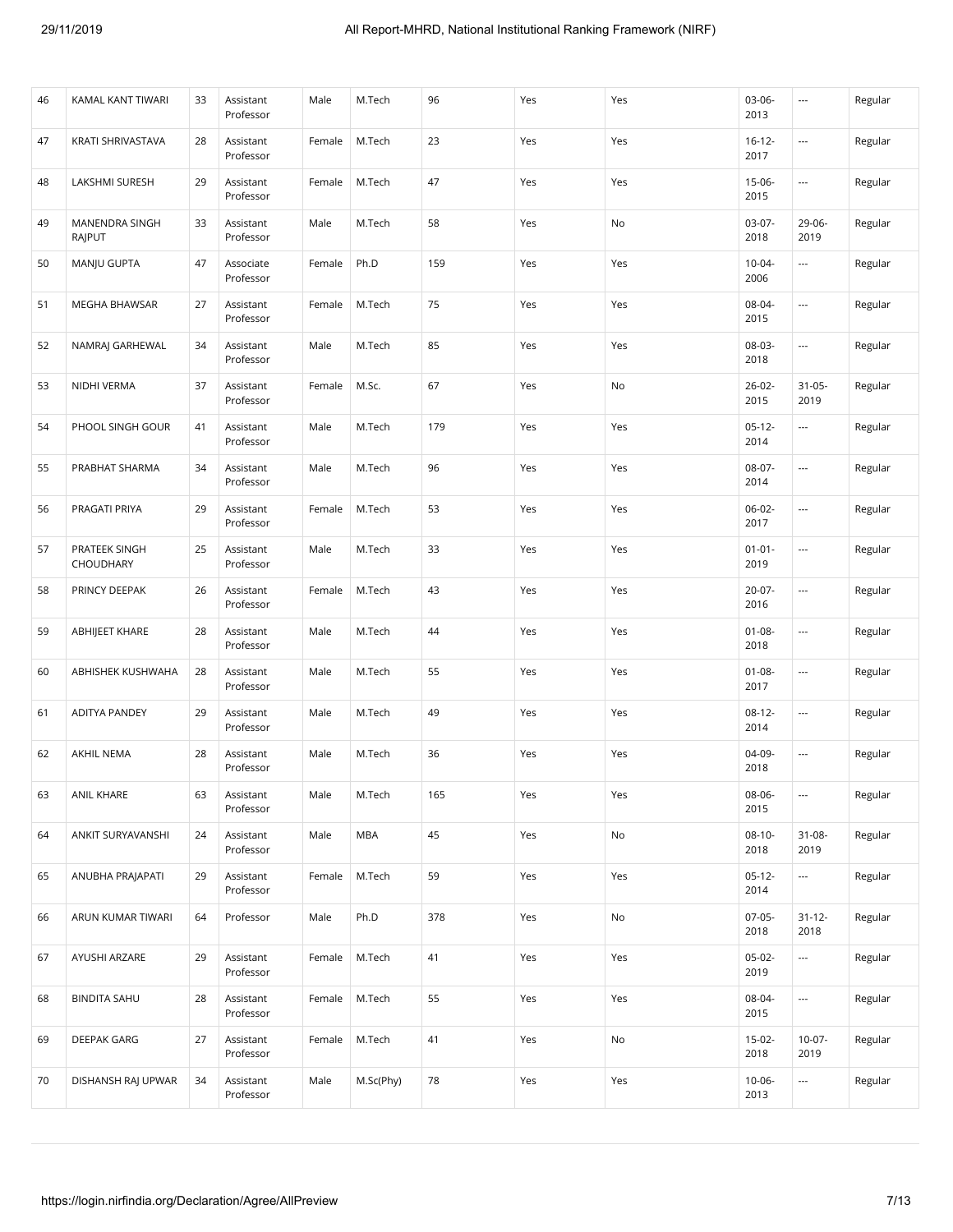| 71 | <b>GARIMA</b><br>CHANDRAVANSHI  | 36 | Assistant<br>Professor | Female | M.Sc.  | 89  | Yes | Yes | $20-02 -$<br>2017   | $\overline{\phantom{a}}$ | Regular |
|----|---------------------------------|----|------------------------|--------|--------|-----|-----|-----|---------------------|--------------------------|---------|
| 72 | GIREESH KUMAR DIXIT             | 38 | Professor              | Male   | Ph.D   | 192 | Yes | Yes | $15-01 -$<br>2018   | ---                      | Regular |
| 73 | <b>HEENA KAUSHAR</b>            | 28 | Assistant<br>Professor | Female | M.Tech | 47  | Yes | Yes | 08-04-<br>2015      | ---                      | Regular |
| 74 | <b>JIJO S NAIR</b>              | 33 | Assistant<br>Professor | Male   | M.Tech | 117 | Yes | Yes | $07-02-$<br>2012    | ---                      | Regular |
| 75 | KHUJISTA JAMAL<br><b>HASHMI</b> | 30 | Assistant<br>Professor | Female | M.Sc.  | 66  | Yes | Yes | $10-02 -$<br>2014   | ---                      | Regular |
| 76 | <b>KRATIKA SAHU</b>             | 30 | Assistant<br>Professor | Female | M.Tech | 47  | Yes | Yes | 09-04-<br>2015      | ---                      | Regular |
| 77 | LIJO VARGHESE                   | 33 | Assistant<br>Professor | Male   | M.Tech | 91  | Yes | Yes | 06-04-<br>2015      |                          | Regular |
| 78 | <b>MANISH BILLORE</b>           | 45 | Professor              | Male   | Ph.D   | 216 | Yes | Yes | 14-08-<br>2017      | $\overline{\phantom{a}}$ | Regular |
| 79 | <b>MANOJ PATIL</b>              | 28 | Assistant<br>Professor | Male   | M.Tech | 52  | Yes | Yes | $23 - 06 -$<br>2015 | $\overline{\phantom{a}}$ | Regular |
| 80 | MOHAMMED AHMED                  | 39 | Associate<br>Professor | Male   | M.Tech | 191 | Yes | Yes | $15-07-$<br>2005    | $\overline{\phantom{a}}$ | Regular |
| 81 | NARENDRA AWASTHI                | 27 | Assistant<br>Professor | Male   | M.Tech | 36  | Yes | Yes | 06-08-<br>2018      | ---                      | Regular |
| 82 | <b>NITIN TYAGI</b>              | 34 | Assistant<br>Professor | Male   | M.Tech | 76  | Yes | Yes | $09-01-$<br>2017    | $\overline{\phantom{a}}$ | Regular |
| 83 | POONAM CHOUKSEY                 | 29 | Assistant<br>Professor | Female | M.Tech | 44  | Yes | Yes | $24 - 11 -$<br>2014 | ---                      | Regular |
| 84 | PRACHI SHARMA                   | 26 | Assistant<br>Professor | Female | M.Tech | 24  | Yes | Yes | $11 - 12 -$<br>2017 | $\overline{\phantom{a}}$ | Regular |
| 85 | PRAGYA KHARE                    | 35 | Assistant<br>Professor | Female | M.Sc.  | 108 | Yes | Yes | $21 - 01 -$<br>2011 | ---                      | Regular |
| 86 | PRATIK BUCHKE                   | 34 | Associate<br>Professor | Male   | M.Tech | 155 | Yes | Yes | 22-09-<br>2008      | ---                      | Regular |
| 87 | PRINCY SINGH                    | 33 | Assistant<br>Professor | Female | M.Tech | 110 | Yes | Yes | 25-08-<br>2010      | $\overline{\phantom{a}}$ | Regular |
| 88 | ABDUL HAMEED KHAN               | 47 | Assistant<br>Professor | Male   | M.Tech | 168 | Yes | Yes | $01 - 07 -$<br>2013 | ---                      | Regular |
| 89 | ABHISHEK DUBEY                  | 27 | Assistant<br>Professor | Male   | M.Tech | 46  | Yes | Yes | $06-11-$<br>2017    | ---                      | Regular |
| 90 | ADISH JAIN                      | 27 | Assistant<br>Professor | Male   | M.Tech | 53  | Yes | Yes | $01-09-$<br>2016    |                          | Regular |
| 91 | AKANKSHA VIJAY<br>MESHRAM       | 33 | Assistant<br>Professor | Female | M.Tech | 66  | Yes | Yes | 03-06-<br>2013      | ---                      | Regular |
| 92 | AMRITA DWIVEDI                  | 34 | Associate<br>Professor | Female | Ph.D   | 107 | Yes | Yes | 13-07-<br>2016      |                          | Regular |
| 93 | ANIL MALVIYA                    | 38 | Assistant<br>Professor | Male   | M.Tech | 36  | Yes | Yes | $01 - 08 -$<br>2018 |                          | Regular |
| 94 | ANSHOO VERMA                    | 25 | Assistant<br>Professor | Male   | M.Tech | 44  | Yes | Yes | 06-08-<br>2018      | ---                      | Regular |
| 95 | <b>APOORVA</b><br>SHRIVASTAVA   | 29 | Assistant<br>Professor | Female | M.Tech | 37  | Yes | Yes | $12 - 08 -$<br>2015 | ---                      | Regular |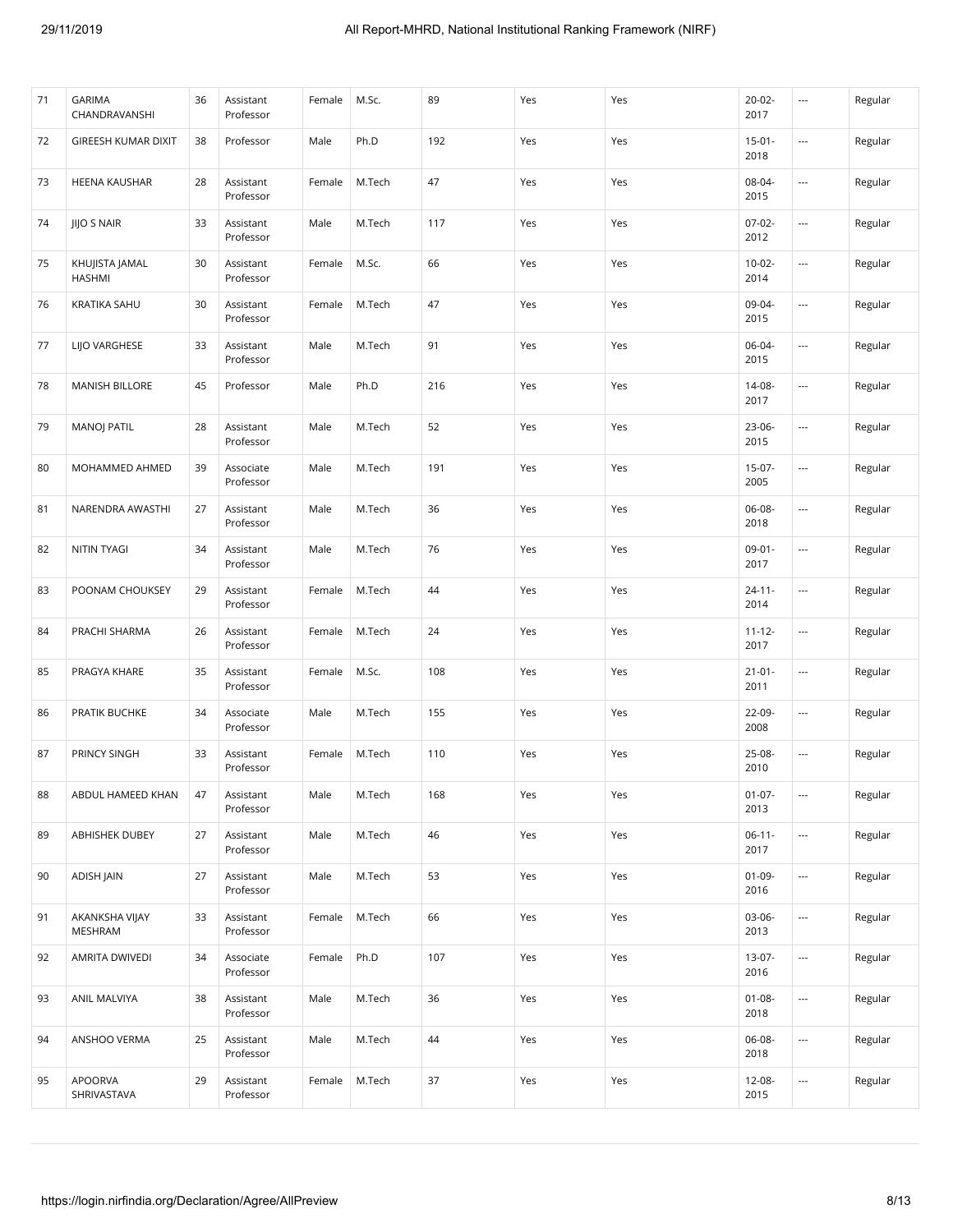| 96  | ATISHAY JAIN                  | 26 | Assistant<br>Professor | Male   | M.Tech     | 15  | Yes | Yes | $01 - 07 -$<br>2018 | $\sim$              | Regular |
|-----|-------------------------------|----|------------------------|--------|------------|-----|-----|-----|---------------------|---------------------|---------|
| 97  | <b>BAL GOVIND SHUKLA</b>      | 50 | Assistant<br>Professor | Male   | M.Tech     | 149 | Yes | Yes | $12 - 03 -$<br>2018 | ---                 | Regular |
| 98  | CHANDRAMANI<br><b>GOSWAMI</b> | 36 | Assistant<br>Professor | Male   | M.Tech     | 39  | Yes | No  | $01 - 01 -$<br>2019 | 29-06-<br>2019      | Regular |
| 99  | DEVENDRA BARANGE              | 33 | Assistant<br>Professor | Male   | M.Tech     | 47  | Yes | No  | $01 - 01 -$<br>2015 | 31-08-<br>2019      | Regular |
| 100 | DIVYA JAGADISH                | 29 | Assistant<br>Professor | Female | M.Tech     | 53  | Yes | Yes | $01 - 02 -$<br>2018 | ---                 | Regular |
| 101 | <b>GAURAV MORGHARE</b>        | 34 | Assistant<br>Professor | Male   | M.Tech     | 76  | Yes | Yes | $13 - 10 -$<br>2014 | ---                 | Regular |
| 102 | <b>HARSH PATIDAR</b>          | 29 | Assistant<br>Professor | Male   | M.Tech     | 87  | Yes | No  | $10-07 -$<br>2015   | $31 - 01 -$<br>2019 | Regular |
| 103 | JAYA GARG                     | 50 | Professor              | Female | Ph.D       | 240 | Yes | Yes | 28-07-<br>1999      | ---                 | Regular |
| 104 | KALLAVI SUDHAKAR              | 60 | Professor              | Male   | Ph.D       | 361 | Yes | Yes | 08-02-<br>2019      | ---                 | Regular |
| 105 | <b>KIRTI SINGH</b>            | 29 | Assistant<br>Professor | Female | M.Tech     | 51  | Yes | No  | $01 - 08 -$<br>2018 | $31-07-$<br>2019    | Regular |
| 106 | <b>KRITI JAIN</b>             | 26 | Assistant<br>Professor | Female | M.Tech     | 22  | Yes | Yes | $01 - 08 -$<br>2018 |                     | Regular |
| 107 | <b>MAMTA SOOD</b>             | 44 | Assistant<br>Professor | Female | M.Tech     | 193 | Yes | Yes | $01 - 01 -$<br>2019 | ---                 | Regular |
| 108 | MANISH SAWALE                 | 43 | Professor              | Male   | Ph.D       | 223 | Yes | Yes | $01 - 01 -$<br>2019 | ---                 | Regular |
| 109 | <b>MEENA CHOUREY</b>          | 40 | Professor              | Female | Ph.D       | 166 | Yes | Yes | 25-08-<br>2017      |                     | Regular |
| 110 | MRIDULA DWIVEDI               | 26 | Assistant<br>Professor | Female | M.Tech     | 22  | Yes | No  | $03-07-$<br>2018    | 30-06-<br>2019      | Regular |
| 111 | NEHA TIWARI                   | 30 | Assistant<br>Professor | Female | M.Tech     | 44  | Yes | Yes | $01 - 01 -$<br>2019 | ---                 | Regular |
| 112 | PANKAJ PANDEY                 | 36 | Assistant<br>Professor | Male   | M.Tech     | 143 | Yes | Yes | $15-03-$<br>2007    | ---                 | Regular |
| 113 | PRABHAT KUMAR<br>PRASAD       | 56 | Associate<br>Professor | Male   | M.Tech     | 270 | Yes | No  | $10-05 -$<br>2013   | 28-02-<br>2019      | Regular |
| 114 | PRADEEP KUMAR<br>PATEL        | 34 | Assistant<br>Professor | Male   | M.Tech     | 77  | Yes | Yes | 14-08-<br>2017      | ---                 | Regular |
| 115 | PRASHANT PATHAK               | 29 | Assistant<br>Professor | Male   | M.Tech     | 68  | Yes | No  | $02-07-$<br>2018    | 29-06-<br>2019      | Regular |
| 116 | PREETI KHARE                  | 49 | Associate<br>Professor | Female | M.Sc.      | 154 | Yes | Yes | 25-08-<br>2018      | ---                 | Regular |
| 117 | PRIYANK SHRIVASTAVA           | 34 | Assistant<br>Professor | Male   | M.Tech     | 98  | Yes | Yes | 06-06-<br>2014      | ---                 | Regular |
| 118 | RACHNA SINGH                  | 42 | Professor              | Female | Ph.D       | 204 | Yes | No  | 23-07-<br>2018      | 29-06-<br>2019      | Regular |
| 119 | RAJEEV CHOUDHARY              | 60 | Assistant<br>Professor | Male   | <b>MBA</b> | 232 | Yes | No  | $01 - 08 -$<br>2018 | 31-08-<br>2019      | Regular |
| 120 | RAJESHWARI GOUR               | 32 | Assistant<br>Professor | Female | Ph.D       | 73  | Yes | Yes | $01 - 12 -$<br>2017 | ---                 | Regular |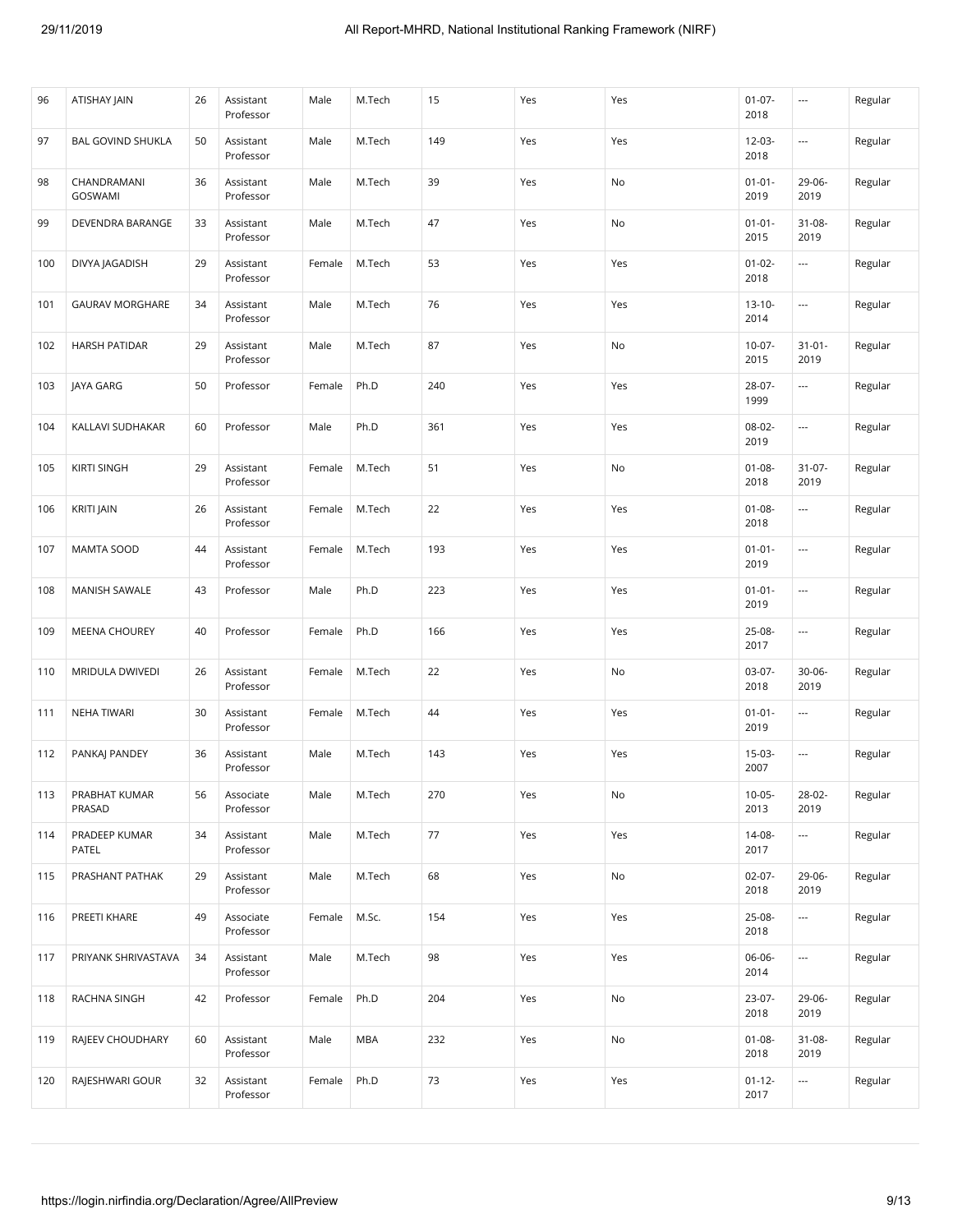| 121 | RASHMI BERDIA             | 43 | Professor              | Female | Ph.D   | 131 | Yes | No  | $07-08-$<br>2013    | 29-06-<br>2019           | Regular |
|-----|---------------------------|----|------------------------|--------|--------|-----|-----|-----|---------------------|--------------------------|---------|
| 122 | <b>RITU MONGA</b>         | 41 | Professor              | Female | Ph.D   | 244 | Yes | Yes | $11 - 11 -$<br>2000 | $\overline{\phantom{a}}$ | Regular |
| 123 | SADAF JAHAN               | 29 | Assistant<br>Professor | Female | M.Sc.  | 46  | Yes | Yes | $18 - 12 -$<br>2017 | ---                      | Regular |
| 124 | SAMIYA MURTUZA            | 27 | Assistant<br>Professor | Male   | M.Tech | 58  | Yes | Yes | $18 - 12 -$<br>2017 | $\overline{\phantom{a}}$ | Regular |
| 125 | SANJAY KHADAGADE          | 34 | Assistant<br>Professor | Male   | M.Tech | 76  | Yes | Yes | $08 - 12 -$<br>2016 | ---                      | Regular |
| 126 | SANJEEV KUMAR             | 36 | Associate<br>Professor | Male   | Ph.D   | 97  | Yes | No  | $01 - 06 -$<br>2018 | 30-04-<br>2019           | Regular |
| 127 | SHADAB PASHA KHAN         | 41 | Assistant<br>Professor | Male   | M.Tech | 106 | Yes | Yes | 08-08-<br>2017      | ---                      | Regular |
| 128 | SHIVANI PATEL             | 26 | Assistant<br>Professor | Female | M.Tech | 26  | Yes | Yes | 18-07-<br>2016      | ---                      | Regular |
| 129 | <b>SHYAM BIRLA</b>        | 34 | Associate<br>Professor | Male   | Ph.D   | 85  | Yes | Yes | $06-02-$<br>2017    | ---                      | Regular |
| 130 | SOURABH JAIN              | 35 | Assistant<br>Professor | Male   | M.Tech | 63  | Yes | Yes | $01 - 01 -$<br>2019 | $\overline{\phantom{a}}$ | Regular |
| 131 | SUKRITI SHRIVASTAVA       | 26 | Assistant<br>Professor | Female | M.Tech | 48  | Yes | No  | $03-10-$<br>2017    | $31 - 08 -$<br>2019      | Regular |
| 132 | <b>SWATI PANDEY</b>       | 39 | Assistant<br>Professor | Female | M.Tech | 109 | Yes | Yes | 17-08-<br>2015      | $\overline{\phantom{a}}$ | Regular |
| 133 | <b>VEER ABHIMANYU</b>     | 24 | Assistant<br>Professor | Male   | M.Tech | 11  | Yes | No  | $07-09-$<br>2018    | $30 - 06 -$<br>2019      | Regular |
| 134 | VISHWAJEET SINGH          | 27 | Assistant<br>Professor | Male   | M.Tech | 68  | Yes | Yes | $15-06-$<br>2015    | $\overline{\phantom{a}}$ | Regular |
| 135 | <b>VIVEK PRASAD PATEL</b> | 44 | Professor              | Male   | Ph.D   | 241 | Yes | Yes | $22 - 10 -$<br>2009 | ---                      | Regular |
| 136 | PRIYANKA JAIN             | 27 | Assistant<br>Professor | Female | M.Tech | 51  | Yes | Yes | $02-07-$<br>2018    | $\overline{\phantom{a}}$ | Regular |
| 137 | RAHUL SHRIVASTAVA         | 27 | Assistant<br>Professor | Male   | M.Tech | 63  | Yes | Yes | 06-08-<br>2018      | $\overline{\phantom{a}}$ | Regular |
| 138 | RAJEEV DWIVEDI            | 42 | Assistant<br>Professor | Male   | M.Tech | 118 | Yes | No  | $08 - 01 -$<br>2018 | $31 - 05 -$<br>2019      | Regular |
| 139 | RAKESH MOWAR              | 65 | Professor              | Male   | Ph.D   | 382 | Yes | No  | $28 - 01 -$<br>2019 | 30-06-<br>2019           | Regular |
| 140 | RENU SHARMA               | 30 | Assistant<br>Professor | Female | M.Sc.  | 55  | Yes | No  | 10-09-<br>2015      | $31-07-$<br>2019         | Regular |
| 141 | ROLI SHRIVASTAVA          | 30 | Assistant<br>Professor | Female | M.Tech | 42  | Yes | No  | $01 - 01 -$<br>2018 | $31 - 08 -$<br>2019      | Regular |
| 142 | SAMEER SINGH              | 26 | Assistant<br>Professor | Male   | M.Tech | 38  | Yes | Yes | $01 - 08 -$<br>2018 | ---                      | Regular |
| 143 | SANCHITA AWASTHI          | 41 | Assistant<br>Professor | Female | Ph.D   | 117 | Yes | Yes | 17-08-<br>2017      | $\overline{\phantom{a}}$ | Regular |
| 144 | SANJAY KUMAR GUPTA        | 35 | Assistant<br>Professor | Male   | M.Tech | 52  | Yes | No  | $10-07 -$<br>2018   | $31-07-$<br>2019         | Regular |
| 145 | SANJEEV KUMAR<br>SHARMA   | 41 | Professor              | Male   | Ph.D   | 242 | Yes | Yes | 11-09-<br>2017      | ---                      | Regular |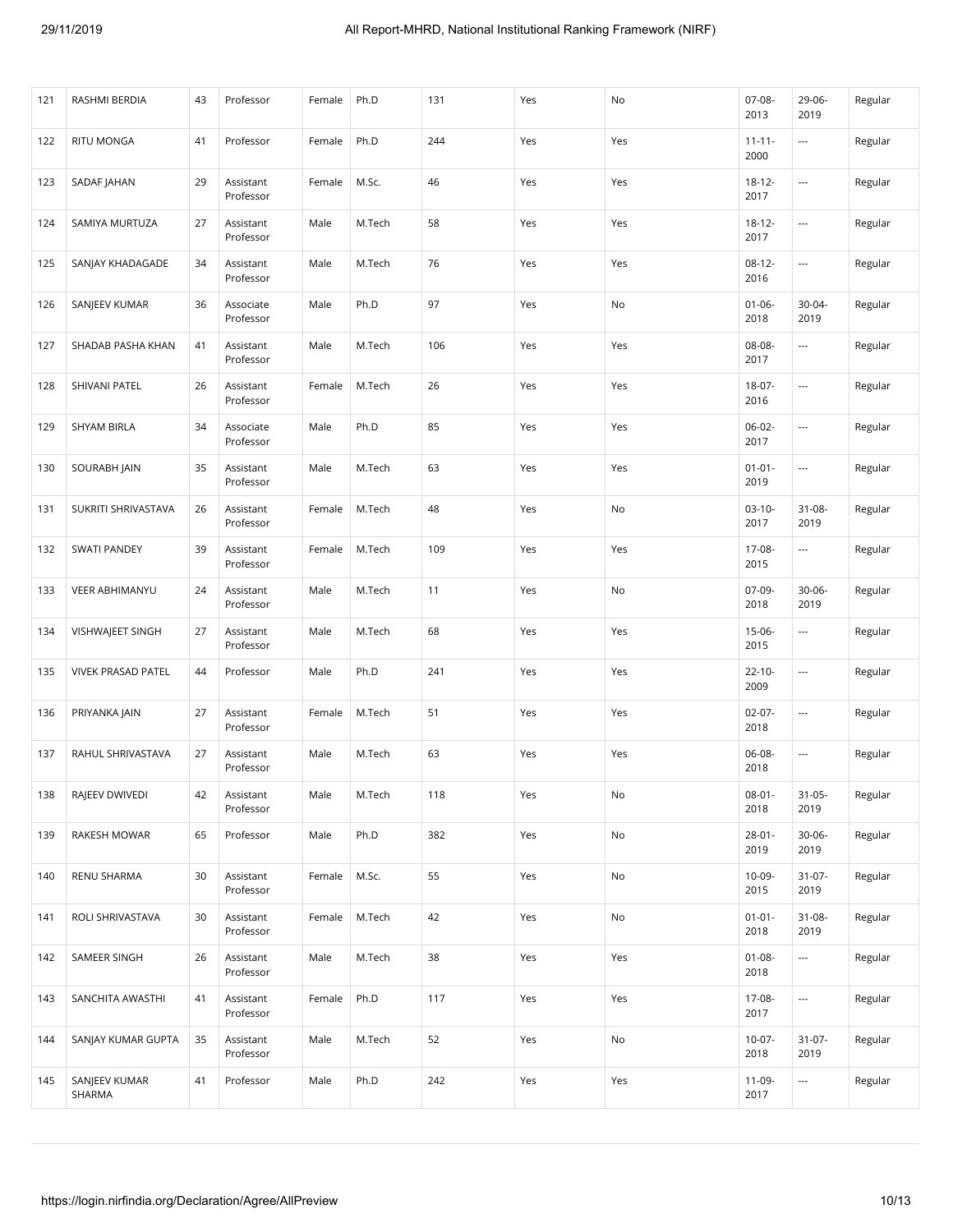| 146 | SHAHEEN SAULAT<br>QURESHI | 41 | Professor              | Female | Ph.D   | 118    | Yes | Yes | $15-06-$<br>2015    | ---                      | Regular |
|-----|---------------------------|----|------------------------|--------|--------|--------|-----|-----|---------------------|--------------------------|---------|
| 147 | SHIVNARAYAN<br>AHIRWAR    | 33 | Assistant<br>Professor | Male   | M.Tech | 82     | Yes | Yes | $20 - 04 -$<br>2016 | ---                      | Regular |
| 148 | SILKI JAIN                | 27 | Assistant<br>Professor | Female | M.Tech | 36     | Yes | Yes | $25-07-$<br>2016    | $\overline{\phantom{a}}$ | Regular |
| 149 | SREEJA NAIR               | 41 | Assistant<br>Professor | Female | M.Tech | 215    | Yes | Yes | $06-08-$<br>2001    | ---                      | Regular |
| 150 | SUPRIYA SINGH<br>PARIHAR  | 27 | Assistant<br>Professor | Female | M.Tech | 39     | Yes | Yes | $30 - 01 -$<br>2018 | $\overline{\phantom{a}}$ | Regular |
| 151 | SYED RAMEEZ ALI           | 36 | Assistant<br>Professor | Male   | M.Tech | 85     | Yes | Yes | $18 - 12 -$<br>2017 | ---                      | Regular |
| 152 | VIJAY KUMAR PUNJABI       | 54 | Associate<br>Professor | Male   | M.Tech | 152    | Yes | Yes | $18 - 12 -$<br>2017 | $\overline{\phantom{a}}$ | Regular |
| 153 | <b>VISHWAS TOMAR</b>      | 36 | Assistant<br>Professor | Male   | M.Tech | 121    | Yes | No  | $18 - 12 -$<br>2017 | $30 - 06 -$<br>2019      | Regular |
| 154 | ZAINAB KHAN               | 30 | Assistant<br>Professor | Female | M.Tech | 110    | Yes | Yes | $20-07 -$<br>2009   | ---                      | Regular |
| 155 | PRIYAVAND BUNDELA         | 30 | Assistant<br>Professor | Male   | M.Tech | 53     | Yes | Yes | 09-02-<br>2015      |                          | Regular |
| 156 | RAHUL YADAV               | 28 | Assistant<br>Professor | Male   | M.Tech | 39     | Yes | No  | $13 - 12 -$<br>2017 | 30-09-<br>2019           | Regular |
| 157 | RAJESH KHODERE            | 32 | Assistant<br>Professor | Male   | M.Tech | 90     | Yes | Yes | $18-02-$<br>2019    | $\overline{\phantom{a}}$ | Regular |
| 158 | RAKESH SINGH              | 33 | Assistant<br>Professor | Male   | M.Tech | 111    | Yes | Yes | 19-04-<br>2010      | $\overline{\phantom{a}}$ | Regular |
| 159 | RISHI SHARMA              | 34 | Assistant<br>Professor | Female | M.Tech | 93     | Yes | Yes | $20 - 05 -$<br>2013 | ---                      | Regular |
| 160 | <b>RUPALI DUBEY</b>       | 34 | Assistant<br>Professor | Female | M.Tech | 87     | Yes | Yes | $21-09-$<br>2016    | $\overline{\phantom{a}}$ | Regular |
| 161 | SAMIT KUMAR DIWAN         | 42 | Assistant<br>Professor | Male   | M.Tech | 200    | Yes | Yes | 06-03-<br>2006      | ---                      | Regular |
| 162 | SANGEETA DEBNATH          | 31 | Assistant<br>Professor | Female | M.Tech | 36     | Yes | Yes | 23-07-<br>2014      | $\overline{\phantom{a}}$ | Regular |
| 163 | SANJAY KUMAR<br>SHARMA    | 39 | Associate<br>Professor | Male   | M.Tech | 195    | Yes | Yes | $04 - 11 -$<br>2011 |                          | Regular |
| 164 | SEEMA PATIDAR             | 38 | Assistant<br>Professor | Female | M.Tech | $74\,$ | Yes | Yes | $02 - 01 -$<br>2018 | ---                      | Regular |
| 165 | SHIVA JOHRI               | 35 | Associate<br>Professor | Male   | Ph.D   | 108    | Yes | Yes | $14 - 04 -$<br>2009 | ---                      | Regular |
| 166 | SHWETA SINGH RAIPUT       | 27 | Assistant<br>Professor | Female | M.Tech | 71     | Yes | Yes | 25-08-<br>2014      | ---                      | Regular |
| 167 | SNIGDHA SONI              | 30 | Assistant<br>Professor | Female | M.Tech | 12     | Yes | No  | $05-12-$<br>2014    | 29-06-<br>2019           | Regular |
| 168 | SUKH LAL AHIRWAR          | 44 | Associate<br>Professor | Male   | M.Tech | 216    | Yes | Yes | $10-07 -$<br>2007   | $\overline{\phantom{a}}$ | Regular |
| 169 | SWATI AGRAWAL             | 47 | Associate<br>Professor | Female | M.Sc.  | 164    | Yes | Yes | 25-08-<br>2018      | ---                      | Regular |
| 170 | VANDANA JAIN              | 40 | Associate<br>Professor | Female | Ph.D   | 155    | Yes | No  | $16-07-$<br>2018    | 29-06-<br>2019           | Regular |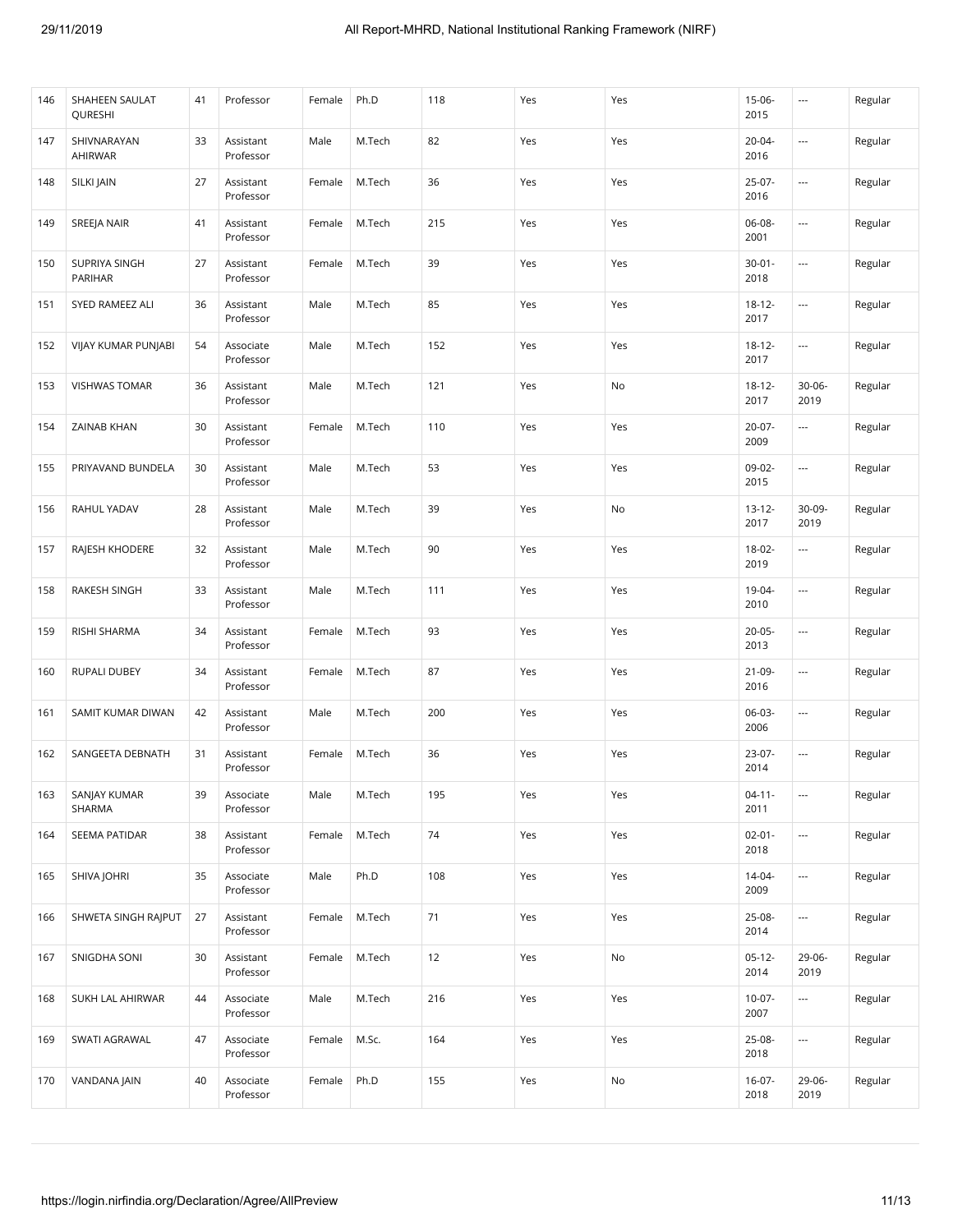| 171 | VINOD KUMAR LODHA               | 28 | Assistant<br>Professor | Male   | M.Tech     | 39  | Yes | No  | $18 - 12 -$<br>2017 | 29-06-<br>2019 | Regular |
|-----|---------------------------------|----|------------------------|--------|------------|-----|-----|-----|---------------------|----------------|---------|
| 172 | <b>VIVEK DUBEY</b>              | 52 | Professor              | Male   | Ph.D       | 306 | Yes | No  | $11-09-$<br>2017    | 30-04-<br>2019 | Regular |
| 173 | PRIYANKA MISHRA                 | 31 | Assistant<br>Professor | Female | M.Tech     | 107 | Yes | Yes | 25-08-<br>2018      | ---            | Regular |
| 174 | RAHUL SHUKLA                    | 26 | Assistant<br>Professor | Male   | M.Tech     | 39  | Yes | Yes | 06-08-<br>2018      | ---            | Regular |
| 175 | RAJEEV RANJAN                   | 27 | Assistant<br>Professor | Male   | M.Tech     | 53  | Yes | Yes | $05-02-$<br>2018    | ---            | Regular |
| 176 | <b>RAKESH PANDEY</b>            | 33 | Assistant<br>Professor | Male   | M.Tech     | 105 | Yes | No  | $16 - 08 -$<br>2014 | 30-06-<br>2019 | Regular |
| 177 | RICHA SHUKLA                    | 27 | Assistant<br>Professor | Female | M.Tech     | 34  | Yes | Yes | $02-07-$<br>2018    |                | Regular |
| 178 | RUCHIN KACKER                   | 41 | Associate<br>Professor | Male   | Ph.D       | 120 | Yes | Yes | $03-07-$<br>2018    | ---            | Regular |
| 179 | SAMI UDDIN                      | 31 | Assistant<br>Professor | Male   | M.Tech     | 48  | Yes | Yes | $15-06-$<br>2015    |                | Regular |
| 180 | SANDEEP SHRIVASTAVA             | 55 | Professor              | Male   | M.Tech     | 180 | Yes | Yes | $04-07-$<br>2018    | ---            | Regular |
| 181 | SANJAY KUMAR PAL                | 33 | Assistant<br>Professor | Male   | M.Tech     | 84  | Yes | Yes | $30-10-$<br>2017    |                | Regular |
| 182 | SARIKA KHATARKAR                | 33 | Assistant<br>Professor | Female | M.Tech     | 78  | Yes | Yes | $31 - 08 -$<br>2017 | ---            | Regular |
| 183 | SHASHI BHUSHAN<br><b>TIWARY</b> | 35 | Assistant<br>Professor | Male   | M.Tech     | 80  | Yes | Yes | 22-08-<br>2016      | ---            | Regular |
| 184 | SHWETA SINGH                    | 36 | Assistant<br>Professor | Female | M.Tech     | 143 | Yes | Yes | $02-07-$<br>2011    | ---            | Regular |
| 185 | <b>SMITA PARTE</b>              | 36 | Assistant<br>Professor | Female | M.Tech     | 92  | Yes | Yes | 13-08-<br>2018      | ---            | Regular |
| 186 | SREELATHA MOHAN                 | 49 | Assistant<br>Professor | Female | M.A        | 160 | Yes | Yes | $07 - 01 -$<br>2019 | ---            | Regular |
| 187 | SURBHI CHOUHAN                  | 28 | Assistant<br>Professor | Female | M.Tech     | 39  | Yes | Yes | 17-07-<br>2018      | ---            | Regular |
| 188 | <b>VAIBHAV KARE</b>             | 27 | Assistant<br>Professor | Male   | M.Tech     | 45  | Yes | Yes | $01 - 08 -$<br>2017 | ---            | Regular |
| 189 | VIKAS KUMAR SHUKLA              | 34 | Assistant<br>Professor | Male   | M.Tech     | 89  | Yes | Yes | 17-09-<br>2018      |                | Regular |
| 190 | <b>VIVEK BABELE</b>             | 31 | Assistant<br>Professor | Male   | M.Tech     | 89  | Yes | Yes | $25-07-$<br>2019    | ---            | Regular |
| 191 | <b>G P PATEL</b>                | 42 | Assistant<br>Professor | Male   | M.Tech     | 163 | Yes | Yes | $05-12-$<br>2007    |                | Regular |
| 192 | RITESH SHRIVASTAVA              | 38 | Assistant<br>Professor | Male   | M.Tech     | 131 | Yes | Yes | 23-07-<br>2012      | ---            | Regular |
| 193 | <b>VIJAY SAHU</b>               | 36 | Assistant<br>Professor | Male   | <b>MCA</b> | 60  | Yes | Yes | $01-07-$<br>2018    |                | Regular |
| 194 | AKHILESH SHARMA                 | 37 | Assistant<br>Professor | Male   | <b>MCA</b> | 131 | Yes | Yes | 18-06-<br>2015      | ---            | Regular |
| 195 | SANDEEP MONGA                   | 42 | Professor              | Male   | M.Tech     | 229 | Yes | Yes | $15-06-$<br>2015    | ---            | Regular |